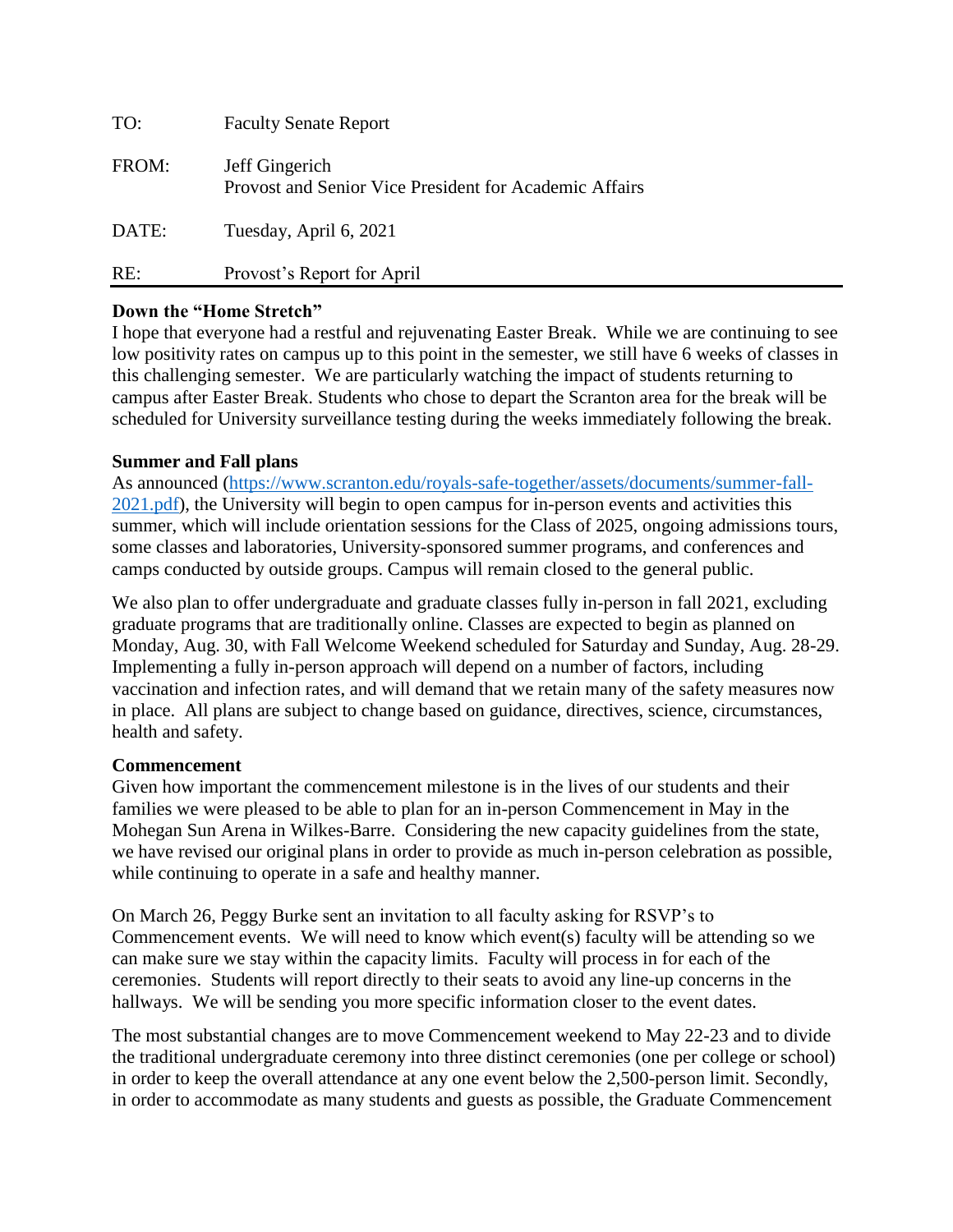Ceremony will be moved to the Mohegan Sun Arena. As we have in the past, Commencement events will be available for live online viewing. Our plans are now as follows:

## ❖ **Commencement Weekend is Moving to May 22-23**

Commencement weekend will move to May 22-23 instead of the original dates of May 29-30. For health and safety reasons, the decision makes it possible for students to return home sooner by holding Commencement nearer to the submission of final grades. Consequently, traditional senior week activities will not occur. Because of this change, the University will mail individual diplomas to students in June. Each student will receive a ceremonial scroll at their respective Commencement ceremony when crossing the stage.

❖ **Graduate Commencement: 10:00 a.m. on Saturday, May 22, at Mohegan Sun Arena** Graduate Commencement will be held at 10:00 a.m. on Saturday, May 22, at the Mohegan Sun Arena. Each graduate will be provided four tickets for guests.

# ❖ **Undergraduate Commencement Ceremonies by College: Sunday, May 23, at Mohegan Sun Arena**

The University will conduct one Undergraduate Commencement ceremony for each college or school on Sunday, May 23, at the Mohegan Sun Arena. Each graduate will be provided four tickets for guests. The schedule for the three ceremonies is as follows:

9:30 a.m. Panuska College of Professional Studies Undergraduate Commencement Ceremony

1:00 p.m. Kania School of Management Undergraduate Commencement Ceremony 4:30 p.m. College of Arts & Sciences Undergraduate Commencement Ceremony

# ❖ **Class Night, Baccalaureate Mass and Other Events**

Class Night will be held virtually at 8 p.m. on Friday, May 21. A virtual Baccalaureate Mass will be available for viewing at 4:30 p.m. on Saturday, May 22. The schedule and plan for other Commencement events will be shared shortly.

Updated information is also available through the [Commencement website.](https://www.scranton.edu/academics/registrar/graduate/index.shtml) Of course, the pandemic has taught us all the need to be flexible should we need to adapt to any changes in federal or state guidelines between now and May.

# **Diversity and Inclusion Strategies**

An update email was sent to the campus community since my last report that detailed many of the efforts underway to help us understand how we can continue to work toward being a more welcoming and safe community. Specifically, in regard to faculty development in this area, I will continue to work with a core group of faculty to strategize for intentional and effective approaches to educating our entire faculty on diversity, inclusion, and equity issues and practices. I particularly want to thank Amy Simolo in the CTLE for organizing the Inclusive Pedagogy Faculty Development 2-day workshop, **Antiracist Teaching** with guest speaker, Dr. Milagros Castillo-Montoya. I encourage you to consider attending and participating in this important discussion. Information can be found here: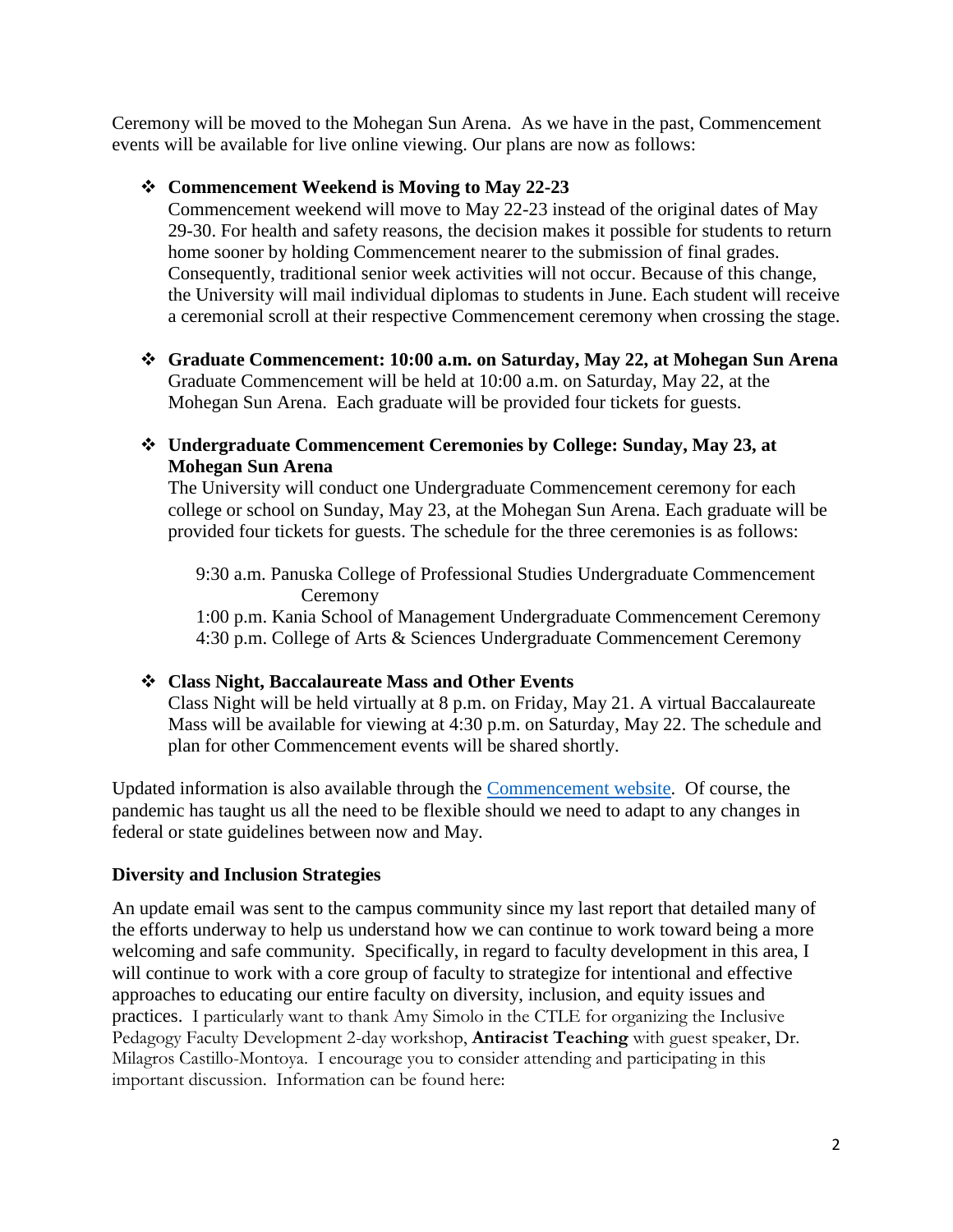## [https://www.scranton.edu/academics/ctle/emails/pedagogy-castillo-montoya-antiracist-teaching](https://www.scranton.edu/academics/ctle/emails/pedagogy-castillo-montoya-antiracist-teaching-spring21.pdf)[spring21.pdf](https://www.scranton.edu/academics/ctle/emails/pedagogy-castillo-montoya-antiracist-teaching-spring21.pdf)

# **Office of Research and Sponsored Programs**

If you are mentoring a **Senior or Graduate student** who is performing research or scholarly work, we ask you to encourage them to share their results using the link below. They may submit an abstract that we will make available to the University community. They also have the option of submitting a video (approximately 3 minutes in length) in which they describe their project and conclusions. *Students from all colleges and disciplines are encouraged to participate!* Acceptable student scholarly work includes thesis research, research conducted as part of the Faculty/Student Research Program (FSRP) or resulting from a President's Fellowship for Summer Research (PFSR), and research or other scholarly projects carried out as independent study. Scholarly work that has been previously presented or published elsewhere is welcome. Students may also submit work in progress. If you have any questions about what is appropriate for inclusion in this event, please contact Dr. Tabbi Miller-Scandle at [tabbi.miller](mailto:tabbi.miller-scandle@scranton.edu)[scandle@scranton.edu.](mailto:tabbi.miller-scandle@scranton.edu)

We are excited about this opportunity to recognize the scholarly work of our students! Students may submit an abstract and video (optional) **by April 23, 2021** using this link [https://forms.office.com/r/u3sMcyEFPd](https://nam10.safelinks.protection.outlook.com/?url=https%3A%2F%2Fforms.office.com%2Fr%2Fu3sMcyEFPd&data=04%7C01%7Ccatherine.murphy%40scranton.edu%7C00a8bc3714044c9256e608d8f9465aaf%7Ca8edc49a41f14c699768a7f6d7c3b8c3%7C0%7C0%7C637533428307850642%7CUnknown%7CTWFpbGZsb3d8eyJWIjoiMC4wLjAwMDAiLCJQIjoiV2luMzIiLCJBTiI6Ik1haWwiLCJXVCI6Mn0%3D%7C1000&sdata=Iokn%2FWGGydMPAZuaeVm7opmZ1MyXvSknnf3s01b7OZI%3D&reserved=0)

#### **Faculty Searches**

We have successfully completed six faculty searches:

| Alicia Hatcher  | <b>Assistant Professor</b> | <b>English and Theatre</b>    |
|-----------------|----------------------------|-------------------------------|
| Neelam Lahankar | <b>Faculty Specialist</b>  | Chemistry                     |
| Nicole Hoskins  | <b>Assistant Professor</b> | Theology/RS                   |
| Rachel Frissell | <b>Faculty Specialist</b>  | Physics and Engineering       |
| Dana Brookover  | <b>Assistant Professor</b> | Counseling and Human Services |
| Natalie Gilboy  | <b>Faculty Specialist</b>  | <b>Nursing</b>                |

# **Rank and Tenure**

I want to offer my profound congratulations to the faculty who received promotion or tenure this year. I am grateful to all of the Board on Rank and Tenure, deans, chairs, department members and other faculty who participated in this thoughtful and rigorous review process.

Below are the 2020/2021 Rank and Tenure results effective August 31, 2021.

| Doug Boyle           | Accounting                 | Professor |
|----------------------|----------------------------|-----------|
| Dr. Murli Rajan      | Economics/Finance          | Professor |
| Mr. Paul Cutrufello  | Health & Human Performance | Professor |
| Dr. Andrew LaZella   | Philosophy                 | Professor |
| Mr. Matt Meyer       | Philosophy                 | Professor |
| Dr. Bryan Burnham    | Psychology                 | Professor |
| Dr. Patrick Clark    | Theology/RS                | Professor |
| Dr. Christian Krokus | Theology/RS                | Professor |
|                      |                            |           |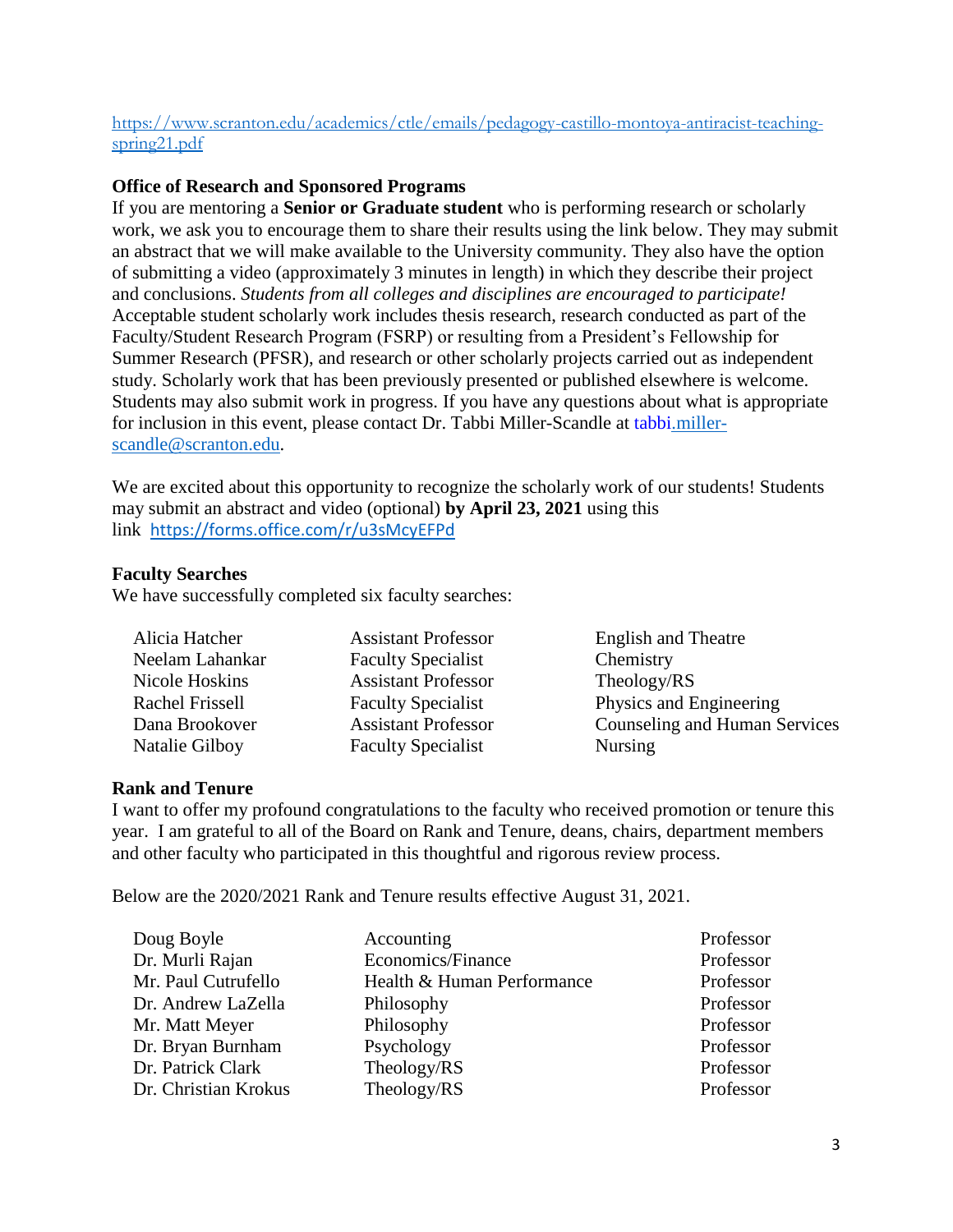| Dr. Yamile Silva                                                | World Language & Cultures                                            | Professor                  |
|-----------------------------------------------------------------|----------------------------------------------------------------------|----------------------------|
| Dr. Michael Landram                                             | Health & Human Performance                                           | Associate/Tenure           |
| Dr. Ismail Onat                                                 | Sociology/CJ $&$ Criminology                                         | Associate                  |
| Dr. John Ruddy                                                  | Economics/Finance                                                    | Associate                  |
| Dr. Andrew Venezia                                              | Health & Human Performance                                           | Associate                  |
| Dr. Hamza Adeinat                                               | <b>OIM</b>                                                           | Associate                  |
| Dr. Julie Nastasi                                               | <b>OT</b>                                                            | Associate                  |
| Dr. Stacy Smulowitz                                             | Communication & Media                                                | Associate                  |
| Dr. Peter Andersen<br>Dr. Katherine Stumpo<br>Dr. Wendy Manetti | Management/Marketing/Entrepreneurship<br>Chemistry<br><b>Nursing</b> | Tenure<br>Tenure<br>Tenure |

#### **Office of Research Services and Sponsored Programs**

The following faculty and students have been awarded a President's Fellowship for Summer Research 2021

| Dr. Michael Allison     | U.S. and Latin American Relations                                                                                                                                                                                             |
|-------------------------|-------------------------------------------------------------------------------------------------------------------------------------------------------------------------------------------------------------------------------|
| Dr. Mehmet F. Bastug    | Threat Construction and Framing of Cyberterrorism in the U.S.<br>Media                                                                                                                                                        |
| Dr. Bryan Crable        | Freshwater microbial communities associated with natural debris<br>and the Aquatic Resource for High-Frequency Underwater<br>Research (ARTHUR) at Lake Lacawac Biological Field Station<br>and Environmental Education Center |
| Dr. Roxana A. Curiel    | Illegible Lives: Blackness, Indigenity, and Femme Bodies in<br>Mexico                                                                                                                                                         |
| Dr. Maria Poggi Johnson | Theologies of Death and Afterlife in the Fiction of George<br><b>Saunders</b>                                                                                                                                                 |
| Dr. Matthew Reavy       | <b>Professional Communication Ethics Text</b>                                                                                                                                                                                 |
| Dr. Murong Xu,          | A Study on r-hued Graph Coloring                                                                                                                                                                                              |

The following faculty have been awarded Clavius Grants for 2021-2022:

| Michael Bermudez, EdD, OTR | Educational Technology 101: Tools for Student<br>Engagement in Online Learning |
|----------------------------|--------------------------------------------------------------------------------|
| Darryl DeMarzio, Ph.D.     | Augusto Del Noce and the Crisis of Modernity                                   |